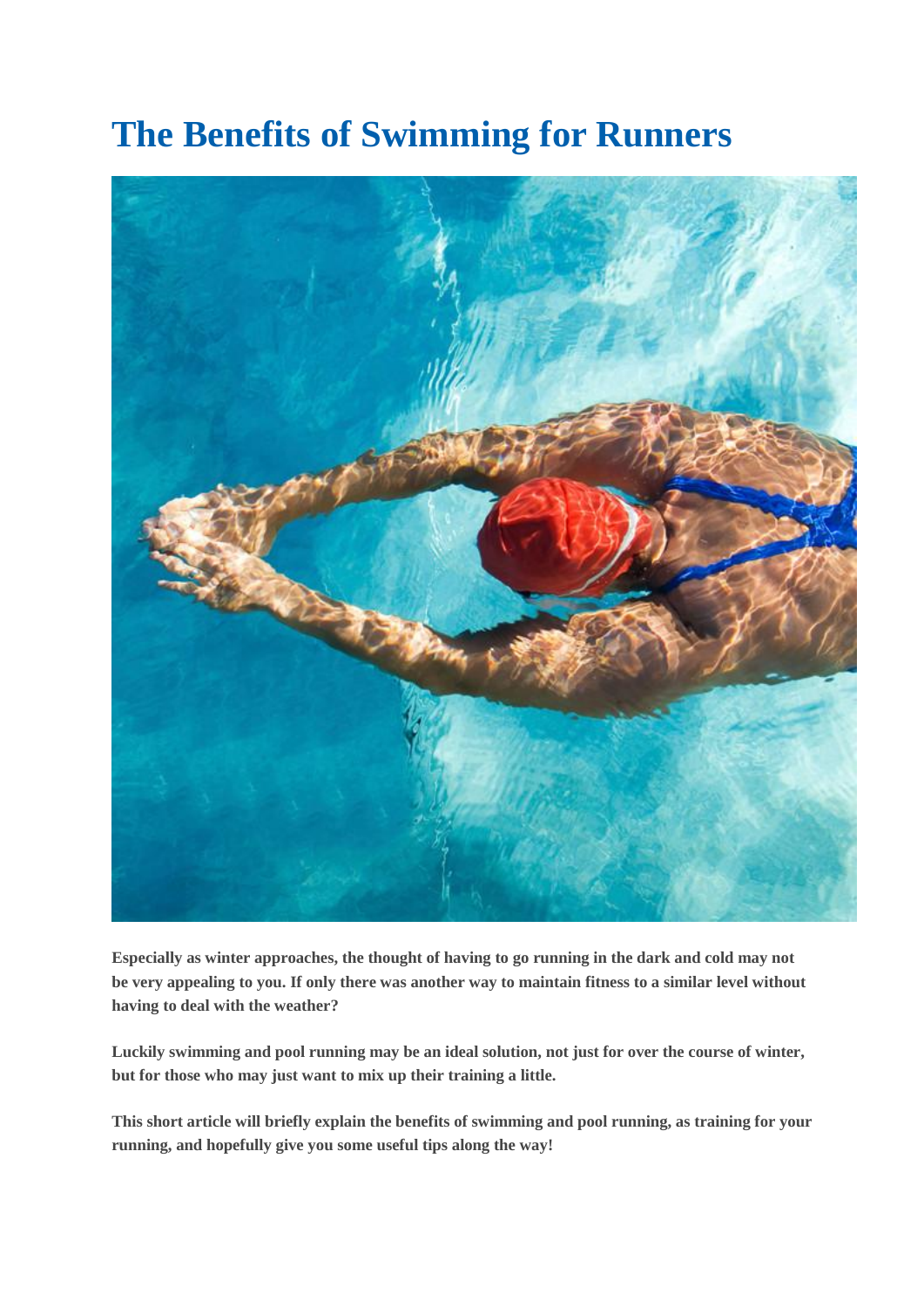## **Why Swimming?**

Swimming as a discipline may be more familiar to triathletes, but could potentially be the key to maintaining fitness whilst recovering from a running-related injury. Although you may prefer keeping your feet on dry land, the different movement patterns used in swimming will give you the opportunity to use some of those neglected muscle groups! Swimming will not only give your legs a break from all the high impact of running but will serve as an ideal form of active recovery, as well as increasing endurance and oxygen capacity.

#### **Swimming Tips**

A great thing about swimming is that it allows you to isolate certain areas of your body to work on. For example, if you'd much rather work on your upper body and give your legs a rest, then a pull buoy or an ankle strap can be used. These devices will allow your upper body to do all the work. Alternatively certain drills or techniques can be used depending on what you need to work on.

#### **Where do I begin?**

Firstly, if you're looking to do an aerobic session, you quite simply swim steady lengths for a certain amount of time. It is difficult to give a generic starting point, as everyone starts at a different level of swimming ability. The key is to start off doing as much as is comfortable for you, and increase your time in the water gradually. The increase in distance covered will follow, as you will get stronger in the water over time, I promise!

As for an anaerobic workout, this involves you going for a certain distance per repetition, as you would on the track. For example, you could do 8 x 50meter sprints with 30 seconds rest in between. From there you'll be able to increase the number of intervals as you get stronger.

## **Why Pool Running?**

For those who perhaps aren't keen on swimming itself, pool running (or aqua jogging) provides a great cardio workout without the impact, giving your joints a break from the hard pavement. As water is thicker than air you encounter a lot more resistance, causing your heart rate to increase substantially, strengthening your muscles and joints. The buoyancy of the water allows recovery and injury prevention. This method of training would be ideal for someone who suffers with injuries due to the high impact of road running, as it provides mileage within training whilst giving the legs a bit of a break.

### **Where do I begin?**

Well, to start you'll need a running belt to keep you afloat. Although you are able to use the shallow depths of the pool, you'll find it more beneficial running at the deep end, as shallow depths will cause some impact on joints and lower the resistance placed on the muscles.